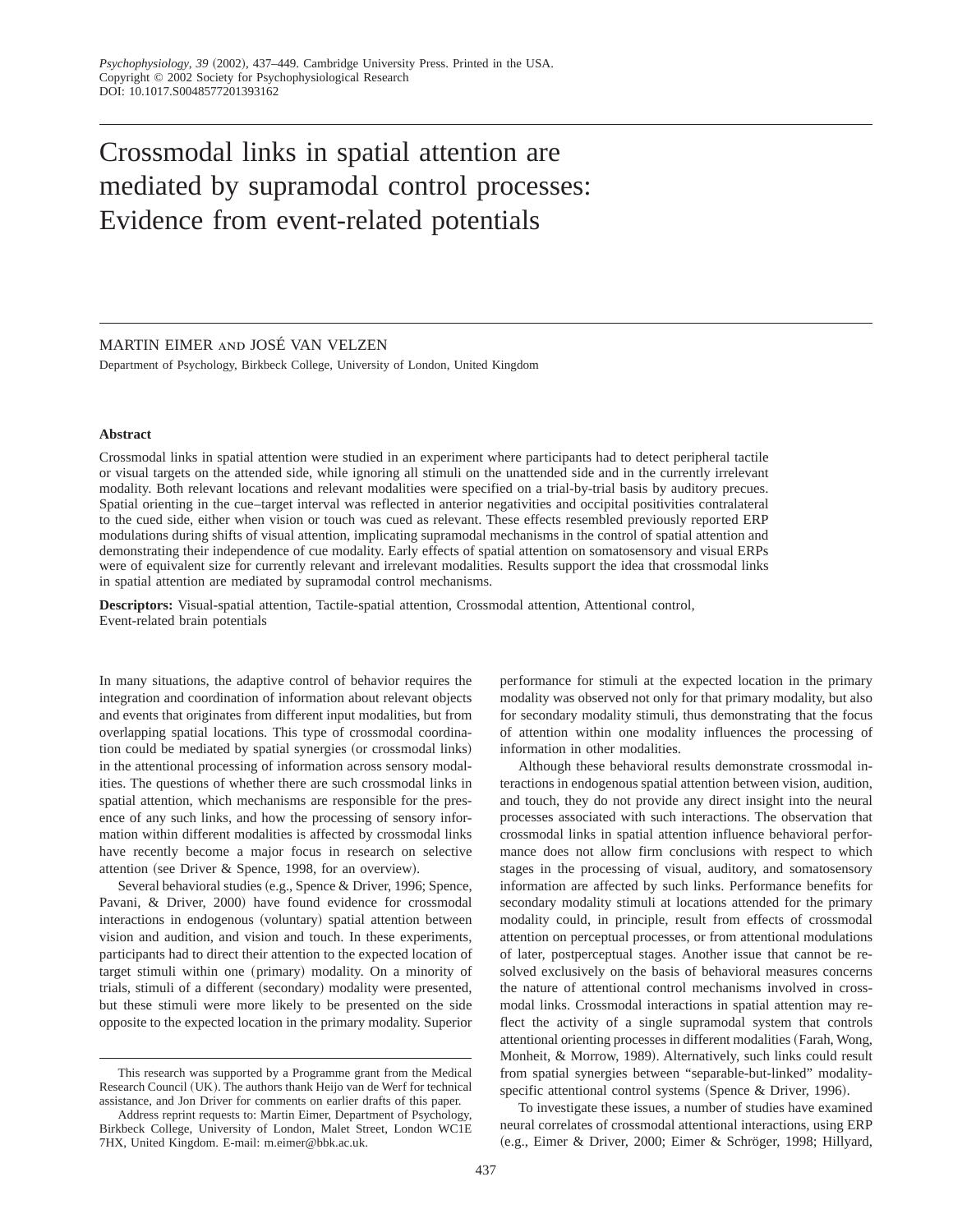Simpson, Woods, VanVoorhis, & Münte, 1984; see Eimer & Driver,  $2001$ , for review) or hemodynamic measures  $(e.g., Macalus,$ Frith, & Driver, 2000a, 2000b). Eimer and Schröger investigated ERP effects of crossmodal attention between vision and audition in a study where attention had to be directed to the left or right within one relevant modality (vision or audition), while the other modality could be entirely ignored. Effects of spatial attention on sensoryspecific N1 components were observed not only for the currently relevant modality, but also for stimuli in the entirely irrelevant modality. However, these effects were larger in amplitude for the relevant modality (see also Hillyard et al., 1984, and Teder-Sälejärvi, Münte, Sperlich, & Hillyard, 1999, for related findings). Similar results were recently obtained by Eimer and Driver in an ERP study of crossmodal links between vision and touch, with the exception that touch can apparently be "decoupled" from spatial orienting in vision when all tactile events are entirely task irrelevant throughout a block of trials. Analogously, Eimer, Van Velzen, and Driver (2002) used ERP measures to investigate crossmodal links in spatial attention between audition and touch and found crossmodal effects of spatial attention on the auditory N1 when attention was directed to the location of relevant tactile stimuli, but no attentional modulations of somatosensory ERPs when audition was task relevant, and all tactile stimuli could be completely ignored.

Overall, these ERP results suggest that relatively early stages of visual, auditory, and tactile information processing (i.e., stages traditionally considered to be "unimodal") can be affected by crossmodal interactions (see Eimer, 2001, and Eimer & Driver, 2001, for a more comprehensive evaluation of these findings and their implications). They are however inconclusive with respect to whether crossmodal links in spatial attention reflect the activity of a supramodal system, or are caused by spatial synergies between separable modality-specific attentional control systems. The effects of attentional shifts within one modality on sensory-specific ERP components elicited by stimuli in another modality could suggest that locations are initially selected at a multimodal level of spatial representation, with this selection then feeding down to influence unimodal sensory processes for incoming stimuli. Alternatively, spatial selection may arise primarily within a given taskrelevant modality, and then spread to affect other modalities.

A closer look at the literature on crossmodal links in spatial attention reveals that some findings seem to support a supramodal account, whereas other results may appear more consistent with the idea that attentional control systems are modality specific and separable. Farah et al. (1989) based their hypothesis that spatial attention is controlled by a supramodal mechanism on results of spatial cueing experiments for patients with right-parietal lesions. The detection of visual targets presented on the contralesional (left) side was substantially delayed when these stimuli were preceded by spatially uninformative cues on the right, indicating an impaired disengagement of attention from the ipsilesional side. Importantly, this delay was independent of the modality of the cue (visual or tactile), suggesting that parietal lobe mechanisms responsible for allocating attention are based on multimodal spatial representations. Additional evidence for supramodal attentional control mechanisms was recently found by Eimer et al. (2002), who studied covert control processes involved in anticipatory shifts of spatial attention, on the basis of ERPs elicited in response to central, symbolic cue stimuli directing attention to the left or right side. In this study, participants were instructed to shift attention to the side indicated by a visual precue in order to detect infrequent auditory or tactile targets at the cued side. The relevant

modality (audition or touch) was varied between blocks, and irrelevant modality stimuli were to be entirely ignored. Attentional control processes activated in the cue–target interval were reflected in lateralized ERP modulations sensitive to the direction of spatial orienting. An enhanced anterior negativity contralateral to the cued side ("anterior directing attention negativity") was followed by an enhanced contralateral positivity at posterior sites ("late directing attention positivity"). Importantly, these effects were elicited both when attention had to be directed to the location of relevant auditory events, and when attention was directed to the location of relevant tactile events. These lateralized effects also closely resembled ERP modulations previously observed during shifts of *visual* attention (Harter, Miller, Price, LaLonde, & Keyes, 1989; Hopf & Mangun, 2000; Hopfinger, Jha, Hopf, Girelli, & Mangun, 2000; Mangun, 1994; Nobre, Sebestyen, & Miniussi, 2000; Yamaguchi, Tsuchiya, & Kobayashi, 1994, 1995). The observation that similar ERP modulations sensitive to the direction of spatial orienting are elicited during shifts of attention to the location of relevant visual, auditory, or tactile stimuli is entirely in line with the hypothesis that unitary supramodal mechanisms are responsible for allocating attention to task-relevant locations and that the same processes are involved regardless of whether attention is shifted to visual, auditory, or tactile events.

However, other aspects of previous findings appear more consistent with the idea that attentional control systems are separable but linked than with an entirely supramodal account. First, behavioral effects of crossmodal links are typically larger for primary modalities than for secondary modalities (Spence & Driver, 1996; Spence et al., 2000). Second, effects of spatial attention on early modality-specific ERP components are also generally larger in amplitude for the task-relevant modalities than for currently irrelevant modalities (cf., Hillyard et al., 1984; Eimer & Schröger, 1998). For example, although effects of spatial attention on the visual N1 have been observed both when vision was task relevant and touch could be ignored and when touch was the relevant modality and visual stimuli were to be ignored, attentional N1 modulations were significantly larger when vision was relevant (Eimer & Driver, 2000). Third, attentional modulations of ERPs elicited by irrelevant-modality stimuli are usually absent beyond 200 ms poststimulus, as attentional negativities in this time range are typically only found for task-relevant modalities (Eimer  $&$ Driver, 2000; Eimer & Schröger, 1998). Finally, touch can apparently be "decoupled" from spatial attention in other modalities when entirely task irrelevant (Eimer & Driver, 2000; Eimer et al., 2002). These observations do not support the idea of a unitary supramodal attentional control system. If attentional shifts were controlled supramodally, one would expect to find equivalent attentional effects within different modalities, regardless of whether a specific modality is currently relevant or irrelevant.

In summary, recent results from studies of crossmodal attention are inconclusive with respect to the question of whether attentional control processes are supramodal or modality specific. If the allocation of attention was based on supramodal mechanisms (as suggested by the similarity of ERP modulations observed during attentional shifts towards relevant visual, auditory, or tactile events), behavioral and electrophysiological effects of spatial attention should be equivalent for primary/relevant and secondary/irrelevant modalities. In contrast, if attentional control processes were modality specific (as indicated by differences in the effects of spatial attention for primary and secondary modalities), this should be reflected in systematic differences between ERPs recorded during shifts of visual, auditory, and tactile attention.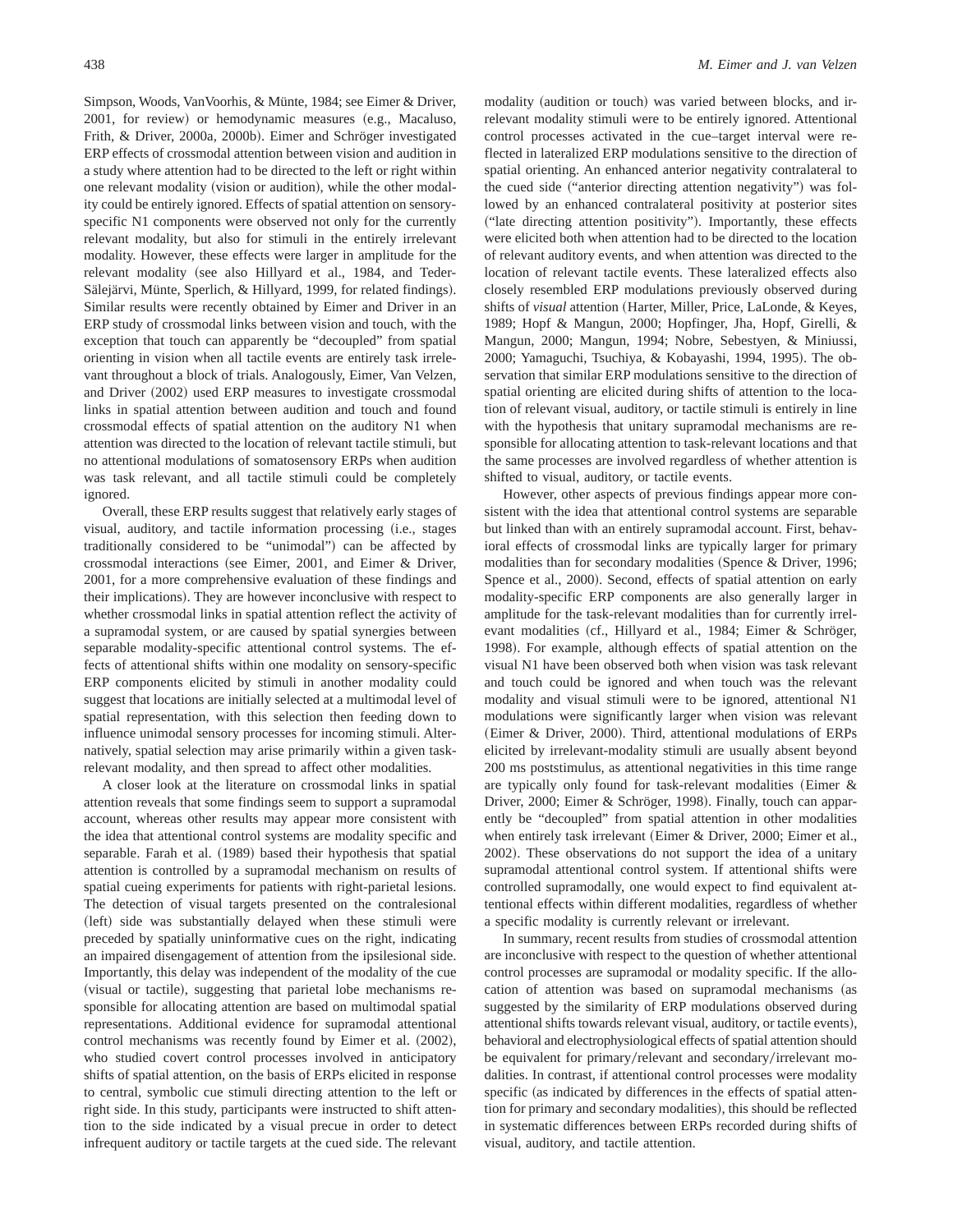To account for these inconsistencies between experimental results, we have recently argued that a hybrid account, which combines aspects of both the supramodal and the "separable-but-linkedsystems" approaches, may be needed to provide a full explanation of the control processes underlying crossmodal links in spatial attention (Eimer & Driver, 2001; Eimer et al., 2002). According to this account, the *phasic* selection of relevant locations typically operates in a supramodal manner, is reflected by ERP modulations observed during shifts of spatial attention, and will influence processing in task-relevant as well as in other modalities. On the other hand, the extent of the influence from such supramodal spatial selection on stimulus processing within a particular modality may also depend on the *tonic* state of activity in that modality. Activity levels vary with task relevance (see also Ward, Mc-Donald, & Golestani, 1998, for suggestions along similar lines) and will generally be high when a given modality is relevant, and low when a modality can be ignored for an extended period of time. Such "baseline shifts" in overall activity have recently been uncovered in several functional imaging studies of selective attention (e.g., Kastner, Pinsk, De Weerd, Desimone, & Ungerleider, 1999; see Driver & Frith, 2000, for review). Effects of spatial attention for any given modality may be modulated by such modality-specific differences in activation level. Attentional effects will be larger when tonic baseline activity is high, and will be attenuated when activity levels are reduced.

In previous investigations of crossmodal links in spatial attention that have found results in favor of the hypothesis that attentional control mechanisms are modality specific, relevant/primary modalities remained constant for a series of successive blocks. This fact may have resulted in systematic tonic baseline shifts in the overall activation level within modality-specific areas for currently relevant and irrelevant modalities. Thus, any difference in the size of attentional effects between relevant and irrelevant modalities may have been due to systematic differences in modalityspecific activation levels. For example, a "decoupling" of touch from crossmodal spatial attention might, in principle, be achieved simply by reducing overall activity levels for touch during blocks where tactile stimuli are irrelevant.

The primary aim of the present study was to investigate this hybrid account by studying effects of crossmodal links in spatial attention between vision and touch under conditions where relevant and irrelevant modalities did not remain constant for an extended period of time (as in all previous experiments), but were varied on a trial-by-trial basis. The present experiment was similar to our previous ERP study on crossmodal links in spatial attention between vision and touch (Eimer  $&$  Driver, 2000). As in this earlier study, participants' task was to detect and respond to infrequent targets in a currently relevant modality (vision or touch) when these targets were presented at a cued (attended) location and to ignore all stimuli at uncued locations as well as all stimuli (regardless of their location) in the currently irrelevant modality. The crucial new manipulation of the present experiment was that not only relevant locations but also *relevant modalities* were now cued on a trial-by-trial basis. At the beginning of each trial, an auditory cue was presented which was characterized by two distinct attributes. Cues were high-pitch (1500 Hz) or low-pitch  $(500$  Hz) sounds of two highly discriminable instruments (flute and marimba). The relevant modality for any given trial (vision or touch) was indicated by the instrument, and the relevant location (left or right) was indicated by the pitch. Instrument/modality and pitch/location assignments were counterbalanced across participants. To allow participants to learn a specific instrument/modality

and pitch/location assignment, several training blocks were run prior to the start of the experimental blocks. To provide sufficient time for the decoding of the cue sound and subsequent shifts of attention to relevant modalities and locations, both the cue duration  $(300 \text{ ms})$  and the cue–target interval  $(800 \text{ ms})$  were longer than in our previous study (Eimer & Driver, 2000).

Our hybrid account assumes that ERP effects of crossmodal links in spatial attention are attenuated or  $(in the case of touch)$ only! absent for modalities that are irrelevant for an extended period of time because of tonic baseline shifts in the overall activation level within modality-specific areas. We propose that no such baseline shifts will be present when modalities cannot be ignored continuously, because relevant modalities are cued at the beginning of each trial and thus change from trial to trial. These hypotheses lead to two specific predictions for the present experiment. First, and in contrast to the results found by Eimer and Driver (2000) and Eimer et al. (2002), effects of spatial attention on somatosensory ERPs should now be observed under conditions where another modality is relevant and tactile stimuli can be entirely ignored. Second, and more generally, early effects of spatial attention on modality-specific visual and somatosensory ERP components should be equivalent in size regardless of which modality is relevant on a given trial.

In addition to studying the effects of crossmodal links in spatial attention on visual and somatosensory ERPs under conditions where relevant locations as well as relevant modalities are specified on a trial-by-trial basis, the present cueing procedure also allowed follow-up of the results reported by Eimer et al.  $(2002)$  for ERPs recorded in the cue–target interval. In this study, lateralized ERP effects sensitive to the direction of an attentional shift were strikingly similar when attention was directed to the location of relevant tactile and auditory targets and also very similar to the effects previously observed during shifts of visual–spatial attention. But a potential confounding factor in this earlier study was that the central cues were always visual (left-pointing and rightpointing arrows presented on a computer screen). The similarity of ERP correlates of spatial orienting across modalities in the cue– target interval might thus, at least in part, be an artefact of the modality of the cue. Because the present experiment used *auditory* cues to direct spatial attention to the location of relevant visual or tactile events, this criticism does not apply. A second aim of the present study thus was to investigate ERP modulations in the cue–target interval sensitive to the direction of attentional shifts elicited by auditory symbolic central cues, separately for trials where vision or touch are relevant. If the anterior directing attention negativity and late directing attention positivity effects observed by Eimer et al. (2002) reflected supramodal mechanisms involved in the control of attentional orienting, similar results should be obtained in the present study in response to auditory cues, even though the cueing procedure was more complex than in previous studies.

# **Methods**

# *Participants*

Twenty paid volunteers participated in the experiment. One of them had to be excluded due to a large number of eye blinks during trials, and 3 were excluded because of insufficient eye fixation control in the cue–target interval (see below). Thus 16 participants  $(11$  women), aged 19–31 years (mean age: 23.2 years) remained in the sample. All participants were right-handed, and all had normal or corrected-to-normal vision.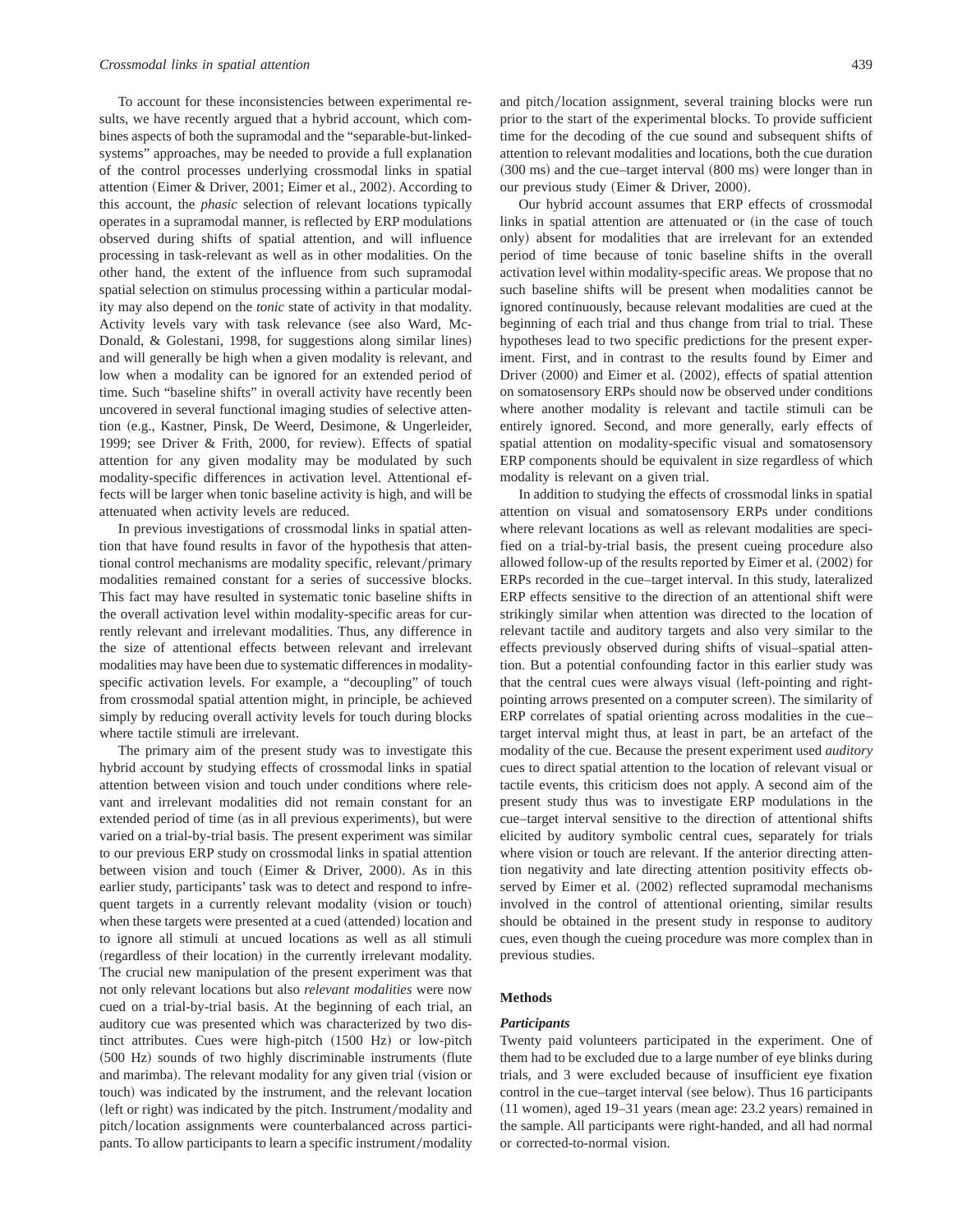## *Stimuli and Apparatus*

Participants sat in a dimly lit experimental chamber, with a headmounted microphone positioned in front of the mouth, and facing a dark computer screen. A small white fixation cross was continuously present at the center of this screen throughout the experimental blocks. Tactile stimuli were presented using two 12-V solenoids that drove a metal rod with a blunt conical tip through a small hole on to the outside of the index fingers, making contact with the pad of the participants' index fingers whenever a current was passed through the solenoid. The rods and fingertips were occluded, so that participants could not see the rod movements. White noise (62 dB SPL) was presented from a central loudspeaker positioned on the top of the computer screen throughout the experimental blocks to mask any sounds made by the operation of the tactile stimulators. Visual stimuli were presented by illuminating an ensemble of green LEDs on the left or right side. Each ensemble consisted of six LEDs arranged in a circle plus one central LED element. The angular size of each LED was  $0.65^{\circ}$ , the diameter of the circle was 2.4°. Four different types of tones served as cue stimuli. To generate these tones, the sound of one of two instruments (flute; marimba) was selected from the Sound Blaster Instrument Bank file to present one of two MIDI notes (high: 1500 Hz; low: 500 Hz). All cue sounds were presented at 72 dB SPL simultaneously from two loudspeakers located on the left and right side. The two tactile stimulators, the two LED ensembles, and the two loudspeakers were placed on a table in close spatial register, each  $25^{\circ}$  to the left or right of the central fixation cross, at a viewing distance of about 45 cm from the participant's eyes.

All auditory cue stimuli were presented for 300 ms. Tactile nontarget stimuli consisted of one rod tip contacting the participants' index finger for 200 ms. The less frequent tactile target stimuli had a gap, where this continuous contact was interrupted for 10 ms after a duration of 95 ms. Visual nontarget stimuli consisted of the continuous illumination of one LED ensemble for 200 ms. For the less frequent visual target stimuli, which like the tactile targets included a gap, the LED ensemble was illuminated for 75 ms, turned off for 50 ms, and illuminated again for 75 ms. This difference in "gap size" between tactile and visual targets was chosen to account for the fact that tactile stimulation offsets appear more abrupt and thus as more salient than LED offsets. Vocal response onset times were measured with a voice key.

## *Procedure*

The participants' task was to respond vocally (by saying "yes") whenever a gap target was presented in the relevant modality (vision or touch) and at the relevant location (left or right). Relevant modalities and relevant locations changed independently from trial to trial, and were indicated by the four different cue types (flute–high; flute–low; marimba–high; marimba– low). The stimulus modality relevant for a given trial (vision or touch) was specified by the instrument delivering the sound (flute; marimba); the relevant location (left or right) was indicated by the pitch of the sound (low: 500 Hz; high: 1500 Hz). The mapping of instrument to relevant modality and of pitch to relevant location was counterbalanced across participants. The experiment consisted of eight experimental blocks of 124 trials each. After 62 trials of each block, participants were given a rest period, and could initiate the next run of 62 trials by pressing a response key. Each trial started with a 300-ms presentation of an auditory cue stimulus, which was followed after an empty interval of 800 ms by a visual or tactile stimulus

 $(200\text{-ms duration})$ . The intertrial interval was  $1,000$  ms. All four cue types were presented in random order and with equal probability. In 96 trials per block, visual or tactile nontarget stimuli were presented with equal probability on the left or right side. Each of these stimuli was preceded with equal probability by one of the four cue types, resulting in a total of six trials per block for each combination of cued modality (vision versus touch), cued location (left versus right), actual stimulus modality (vision versus touch), and stimulus location (left versus right). In the remaining 28 trials per block, visual or tactile gap targets were presented with equal probability on the left or right side. Sixteen of these trials (eight visual and eight tactile trials) contained gap targets in the relevant modality and at the relevant location, as indicated by the preceding cue, and only these stimuli required a vocal response. In the remaining  $12$  trials  $(six)$ visual, six tactile), the modality and/or the location of the gap target was irrelevant, and responses had to be withheld to these stimuli.

Participants were instructed to respond as quickly and accurately as possible only to gap stimuli on the cued side in the cued modality, and to maintain central eye fixation throughout the blocks. A gradual training procedure was used prior to the first experimental block to enable participants to acquire the specific cue/modality and cue/location mappings. This training started with two blocks  $(36 \text{ trials each})$  where the instrument/ modality mapping was introduced. Here, marimba or flute sounds were presented at an intermediate frequency (1000 Hz), and participants had to detect and respond to cued modality targets regardless of their location. Cue duration was 500 ms, cue– target interval was 1,000 ms, and intertrial interval was 1,500 ms. In training Blocks  $3$  and  $4$  (76 trials each), location cueing was added, so that the cueing procedure was identical to the subsequent experimental blocks, except that the timing of events was as in the first two training blocks. The final training block (76 trials) was identical to the subsequent experimental blocks. Eye movements were closely monitored during these training blocks. Whenever the horizontal EOG revealed that participants did not maintain central eye fixation, they were reminded again of the necessity of continuously fixating the central cross throughout an experimental block.

## *Recording and Data Analysis*

EEG was recorded with Ag-AgCl electrodes and linked-earlobe reference from Fpz, F7, F3, Fz, F4, F8, FC5, FC6, T7, C3, Cz, C4, T8, CP5, CP6, P7, P3, Pz, P4, P8, and Oz (according to the 10-20 system), and from OL and OR (located halfway between O1 and P7, and O2 and P8, respectively). Horizontal EOG (HEOG) was recorded bipolarly from the outer canthi of both eyes. The impedance for all electrodes was kept below 5 k $\Omega$ . The amplifier bandpass was 0.1 to 40 Hz, and no additional filters were applied to the averaged data. EEG and EOG were sampled with a digitization rate of 200 Hz and stored on disk. Voice onset times were measured for each vocal response.

EEG and HEOG were epoched off-line into 1,800-ms periods, starting 100 ms prior to cue onset and ending 600 ms after the onset of the subsequent peripheral stimulus. Separate averages were computed for ERPs recorded in the cue–target interval (relative to a 100-ms baseline preceding cue onset), and for ERPs in response to subsequent peripheral stimuli (relative to a 100-ms baseline preceding the onset of these stimuli). Trials with eyeblinks (Fpz exceeding  $\pm 60 \mu$ V relative to baseline), horizontal eye movements (HEOG exceeding  $\pm 30 \mu$ V relative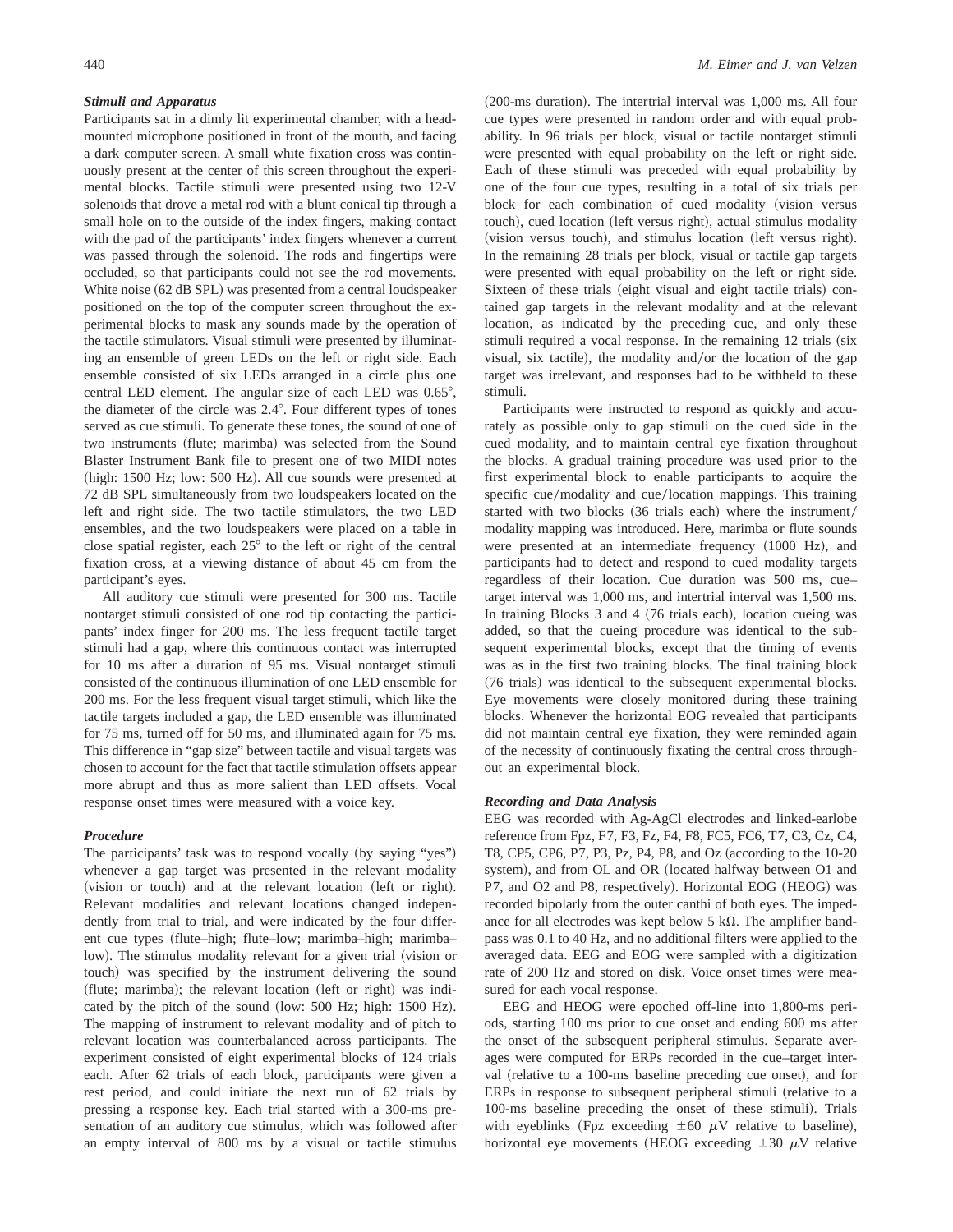to baseline), or other artefacts (a voltage exceeding  $\pm 60 \mu$ V at any electrode location relative to baseline) were excluded from analysis. This procedure resulted in a mean trial exclusion rate of 38% (trial exclusion rates for individual participants ranging from 15% to 52%). Averaged HEOG waveforms in response to auditory cues directing attention to the left versus right side were scored for systematic deviations of eye position, indicating residual tendencies to move the eyes towards the cued location. A residual HEOG deviation exceeding  $\pm 2$   $\mu$ V led to the disqualification of three participants.

The EEG obtained in the cue–target interval was averaged for all combinations of cued modality (vision versus touch) and cued direction (left versus right). Mean amplitude values were computed at lateral anterior sites  $(F7/8, F3/4, FCS/6)$ , lateral central sites  $(T7/8, C3/4, CP5/6)$ , and lateral posterior sites  $(P7/8, P3/4, P3/4)$  $OL/R)$  within different latency windows relative to cue onset, and these values were analyzed separately for anterior, central, and posterior electrodes by repeated measures ANOVAs for the factors of electrode site, cued modality, cued direction, and hemisphere (left vs. right). Additional analyses were run for ERPs obtained in the cue–target interval at midline electrodes, omitting the factor hemisphere.

The EEG obtained in response to peripheral visual and tactile stimuli was averaged for nontarget events (stimuli without gaps) only, to avoid contamination by vocal responses. Trials where false positive vocal responses were recorded on nontarget trials were excluded from analysis. Separate averages were computed for visual and tactile nontarget stimuli for all combinations of cued modality, cued direction, and stimulus side (left vs. right), resulting in 16 average waveforms for each participant. Mean amplitude values were computed for early visual and somatosensory ERPs within different latency windows measured relative to onset of the peripheral stimulus (visual P1: 90–130 ms, at lateral occipital sites; visual N1: 160–200 ms; somatosensory P100: 80–120 ms, at lateral central sites; somatosensory N140: 120-170 ms). Later effects of attentional cueing were analyzed separately for visual and somatosensory ERPs within two successive 100-ms analysis windows between 200 and 400 ms poststimulus. In addition, effects of modality cueing were also analyzed within the P2 time range  $(200–260 \text{ ms poststimulus})$ . Mean amplitude values obtained for visual and somatosensory ERPs at lateral anterior sites, lateral central sites, lateral posterior sites, and at midline electrodes (Fz, Cz, Pz) were submitted to separate ANOVAs with the factors electrode site, cued modality, spatial attention (stimulus at cued location vs. stimulus at uncued location), stimulus side, and hemisphere (this latter factor was omitted in the analysis of midline electrodes). When appropriate, Greenhouse-Geisser adjustments to the degrees of freedom were performed, and the adjusted *p* values are reported. Nonsignificant terms and results due trivially to stimulus and anatomical laterality are not reported. Whenever interactions between attention and electrode site were found (for brevity, these are not all reported in full), additional analyses were conducted for single electrode sites. For vocal responses, repeated measures ANOVAs were performed on response latencies and on arcsin-transformed error rates for the factors of task condition and target location (left vs. right).

#### **Results**

#### *Behavioral Performance*

Vocal response times  $(\pm SD)$  to relevant visual and somatosensory target stimuli were 668  $(\pm 71)$  ms and 661  $(\pm 75)$  ms, respectively,

and these values did not differ significantly.<sup>1</sup> Participants missed 9.6%  $(\pm 8.1\%)$  of all relevant visual targets and 9.8%  $(\pm 8.1\%)$  of all relevant tactile targets. The rate of false alarms to irrelevant gap targets was  $3.1\%$  ( $\pm$  2.9%) (2.5% and 3.6% for visual and tactile stimuli, respectively). None of these differences in error rates was significant. The rate of false alarms to nontargets (stimuli without gaps) was below 0.3%.

# *ERP Correlates of Anticipatory Spatial Orienting in the Cue–Target Interval*

Figure 1 shows ERPs elicited in the interval between cue onset and the onset of the subsequent peripheral stimulus in response to cues directing attention to the left versus right side. Waveforms are shown for anterior, central, and posterior electrode pairs over the left and right hemispheres, separately for cue directing attention to the location of relevant visual stimuli  $({\rm top})$  or tactile stimuli  $({\rm bot-}$ tom). ERP lateralizations sensitive to the direction of attentional shifts are visible in both sets of waveforms. At frontal electrodes, a negativity contralateral to the direction of an attentional shift (anterior directing attention negativity; ADAN) can be observed, in particular over the right hemisphere. In contrast, a contralateral positivity is elicited at lateral posterior sites (late directing attention positivity; LDAP). Importantly, these lateralized effects appear to be present both when vision was the cued task-relevant modality (top) as well as when touch was cued (bottom).

Statistical analyses were used to confirm that the effects shown in Figure 1 were indeed related to systematically different ERP patterns over the left and right hemispheres in response to auditory cues directing attention to the side of relevant visual or tactile events. No systematic ERP modulations related to the direction of attentional shifts were observed within the first 300 ms following cue onset. The anterior directing attention negativity was analyzed within two successive 400-ms windows  $(300 \text{ to } 700 \text{ ms and } 700 \text{ to }$ 1,100 ms after cue onset; corresponding to  $-800$  to  $-400$  ms and  $-400$  to 0 ms relative to the onset of the subsequent peripheral stimulus). In the earlier time interval, a significant Hemisphere  $\times$ Cued Direction interaction was present at anterior sites,  $F(1,15) =$ 6.6,  $p < .021$ , reflecting a trend for contralaterally increased negativities. However, when effects of cued direction were analyzed separately for left and right anterior electrodes, no significant main effects of cued direction were observed. In the last 400 ms of the cue–target interval  $(700 \text{ to } 1,100 \text{ ms after cue onset})$ , a significant Hemisphere  $\times$  Cued Direction interaction was present at lateral anterior electrodes,  $F(1,15) = 10.7$ ,  $p < .005$ , as well as at C3/C4,  $F(1,15) = 23.7$ ,  $p < .001$ , reflecting enhanced frontocentral negativities contralateral to the direction of an attentional shift. Importantly, no three-way interactions (Cued Modality  $\times$  Hemisphere  $\times$  Cued Direction) were obtained, all  $F \leq 1$ , indicating that this effect was elicited regardless of whether attention was directed to the location of relevant visual or tactile events. In line with this observation, significant Recording Site  $\times$  Cued Direction interactions were present at frontal electrode pairs and at  $C3/C4$  both when vision was relevant as well as when touch was relevant, all

<sup>&</sup>lt;sup>1</sup>When defined relative to the onset of the target-defining gap, response times (RTs) to tactile stimuli were significantly faster than RTs to visual stimuli, presumably due to the fact that the offset of tactile stimulation not only appeared more abrupt, but was, in fact, faster than the more gradual offset of the LEDs. To compensate for this difference in the response characteristics of the stimulation devices used, and to equate overall task difficulty across modalities as much as possible, visual targets had a much wider gap than tactile targets.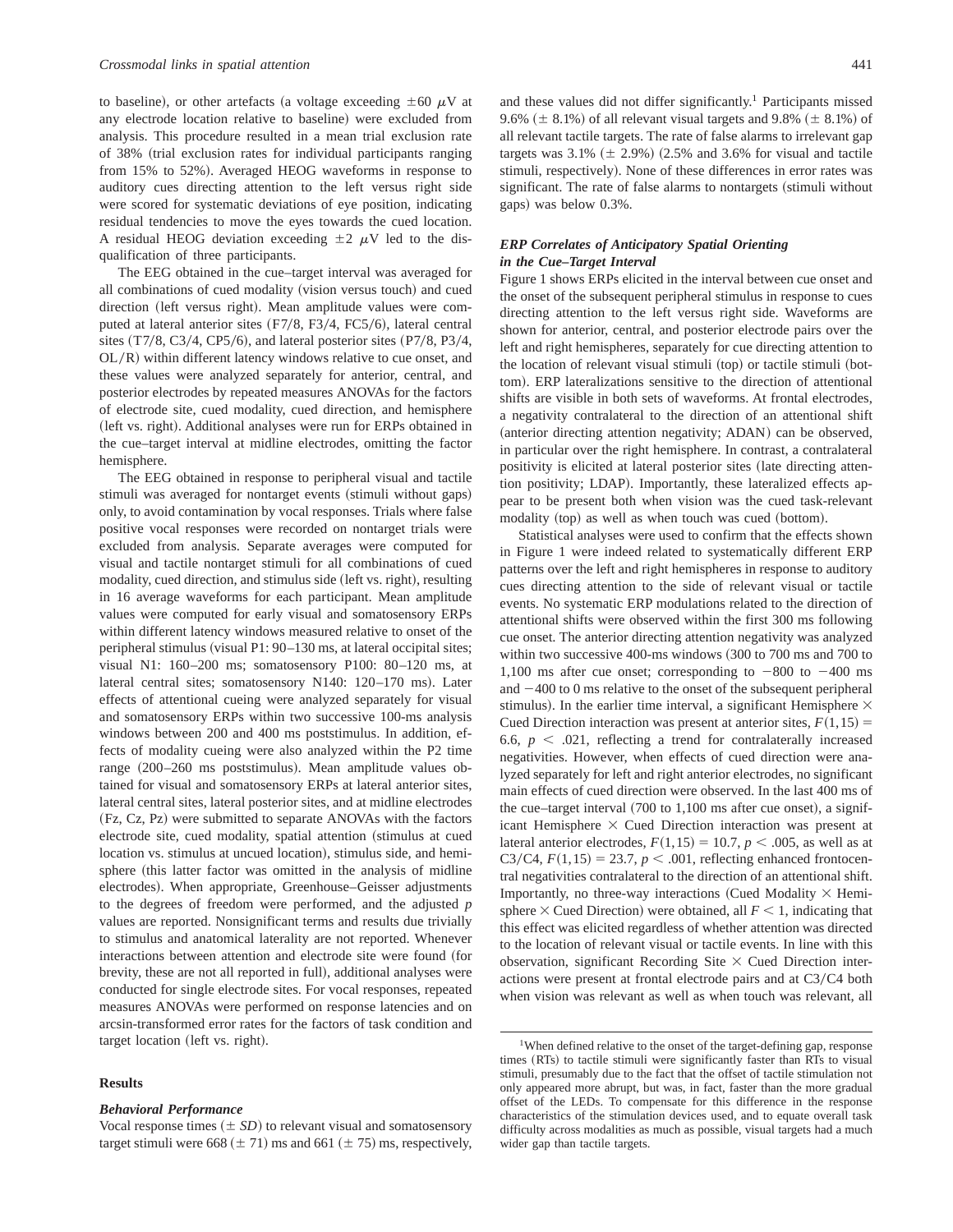

**Figure 1.** Grand-averaged ERPs elicited at anterior, central, and posterior lateral electrodes in the interval between cue onset and the onset of the subsequent peripheral stimulus in response to auditory cues directing attention to the left side (solid lines), or cues directing attention to the right side (dashed lines). Top: ERPs elicited in trials where vision was the relevant modality. Bottom: ERPs elicited in trials where touch was the relevant modality. ERPs reveal a right-lateralized frontocentral negativity (anterior directing attention negativity; ADAN) and a posterior positivity (late directing attention positivity; LDAP) contralateral to the direction of an attentional shift.

 $F(1,15)$  > 5.3, all *p* < .036. When these effects were analyzed separately for left and right electrodes, significant main effects of cued direction emerged over the right hemisphere, all  $F(1,15)$  > 6.4, all  $p < .023$ . In contrast, no significant effects of cued direction were found at left frontocentral electrodes, indicating that the anterior directing attention negativity was primarily lateralized over the right hemisphere (see also Figure 1).

The posterior late directing attention positivity was analyzed within a 500-ms time interval between 500 and 1,000 ms after cue onset  $(-600$  to  $-100$  ms relative to target onset). At lateral posterior sites, the Hemisphere  $\times$  Cued Direction interaction only approached significance,  $F(1,15) = 4.4$ ,  $p < .053$ , but a significant Recording Site  $\times$  Hemisphere  $\times$  Cued Direction interaction was obtained,  $F(2,30) = 12.6, p < .001, \epsilon = .956$ . Follow-up analyses revealed significant Hemisphere  $\times$  Cued Direction interactions at OL/OR,  $F(1,15) = 11.0, p < .005$ , and at P7/P8,  $F(1,15) = 5.2$ ,  $p < .037$ , but not at P3/P4. At lateral occipital electrodes OL and OR, significant Hemisphere  $\times$  Cued Direction interactions were

present regardless of whether vision or touch was relevant on a given trial, both  $F(1,15) > 7.5$ , both  $p < .015$ , indicating that an enhanced occipital positivity contralateral to the direction of an attentional shift (late directing attention positivity) was present when attention was oriented to the location of relevant tactile as well as visual events. Accordingly, no three-way interaction (Cued Modality  $\times$  Hemisphere  $\times$  Cued Direction) was obtained at lateral occipital electrodes,  $F \leq 1$ . Additional analyses conducted separately for electrodes OL and OR revealed significant main effects of cued direction, both  $F(1,15) > 4.7$ , both  $p < .047$ , suggesting that a late directing attention positivity was present over both hemispheres (see Figure 1). A similar pattern of results was obtained for P7/P8, except that the Hemisphere  $\times$  Cued Direction interaction was reliable only when touch was relevant,  $F(1,15) =$ 5.7,  $p < .03$ , and just approached significance on trials where vision was relevant,  $F(1,15) = 3.4, p < .084$ .

#### *Effects of Spatial Orienting on Visual ERPs*

ERPs elicited in response to peripheral visual nontarget stimuli at cued and uncued locations are shown in Figure 2, separately for trials where the auditory cue indicated that vision was relevant (left), and for trials where touch was the cued modality (right). As can be seen from this figure, spatial attention had pronounced effects on visual ERPs in both task conditions, and attentional modulations of early ERP components seem to be largely independent of which modality was cued as relevant on a given trial.

These observations were confirmed by statistical analyses. A significant effect of spatial attention on P1 amplitudes  $(90-130 \text{ ms})$ poststimulus) was present at lateral occipital electrodes,  $F(1,15)$  = 4.5,  $p < .05$ , reflecting enhanced P1 components for visual stimuli at cued locations. No sign of any Cued Modality  $\times$  Spatial Attention interaction was present,  $F < 1$ , suggesting that these P1 modulations were elicited regardless of the task relevance of visual stimuli (see Figure 2). A similar pattern of results was obtained for the subsequent N1 component  $(160–200 \text{ ms poststimulus}).$  Here, significant effects of spatial attention were present at lateral posterior, central, and anterior electrodes as well as at midline sites, all  $F(1,15)$  > 23.5, all  $p < .001$ , and Cued Modality  $\times$  Spatial Attention interactions never even approached significance at any site, all  $F \n\leq 2.3$ . Reliable effects of spatial attention on N1 amplitudes were obtained at all recording sites not only when vision was relevant, all  $F(1,15) > 13.0$ , all  $p < .003$ , but also on trials where the cue indicated that touch was the currently taskrelevant modality, all  $F(1,15) > 17.3$ , all  $p < .001$ . At lateral posterior electrodes, a Spatial Attention  $\times$  Hemisphere  $\times$  Stimulus Side interaction was present,  $F(1,15) = 12.6$ ,  $p < .003$ , reflecting the fact that attentional N1 modulations were larger over the hemisphere contralateral to the visual field of stimulus presentation (see Figure 2). No such three-way interactions were found at lateral anterior or central electrode pairs.

In the two subsequent analysis windows  $(200-300 \text{ ms and}$ 300–400 ms poststimulus), main effects of spatial attention were again found over all regions, all  $F(1,15) > 10.0$ , all  $p < .006$ , reflecting enhanced negativities elicited by visual stimuli at cued locations (Figure 2). Although Cued Modality  $\times$  Spatial Attention interactions failed to reach significance between 200 and 300 ms poststimulus, these interactions were reliable at lateral anterior, lateral central, and at midline electrodes in the 300–400-ms interval, all  $F(1,15) > 5.5$ , all  $p < .034$ , indicating that effects of spatial attention were more pronounced in trials where vision was relevant relative to trials where touch was the relevant modality (see Figure 2). Additional analyses were conducted separately for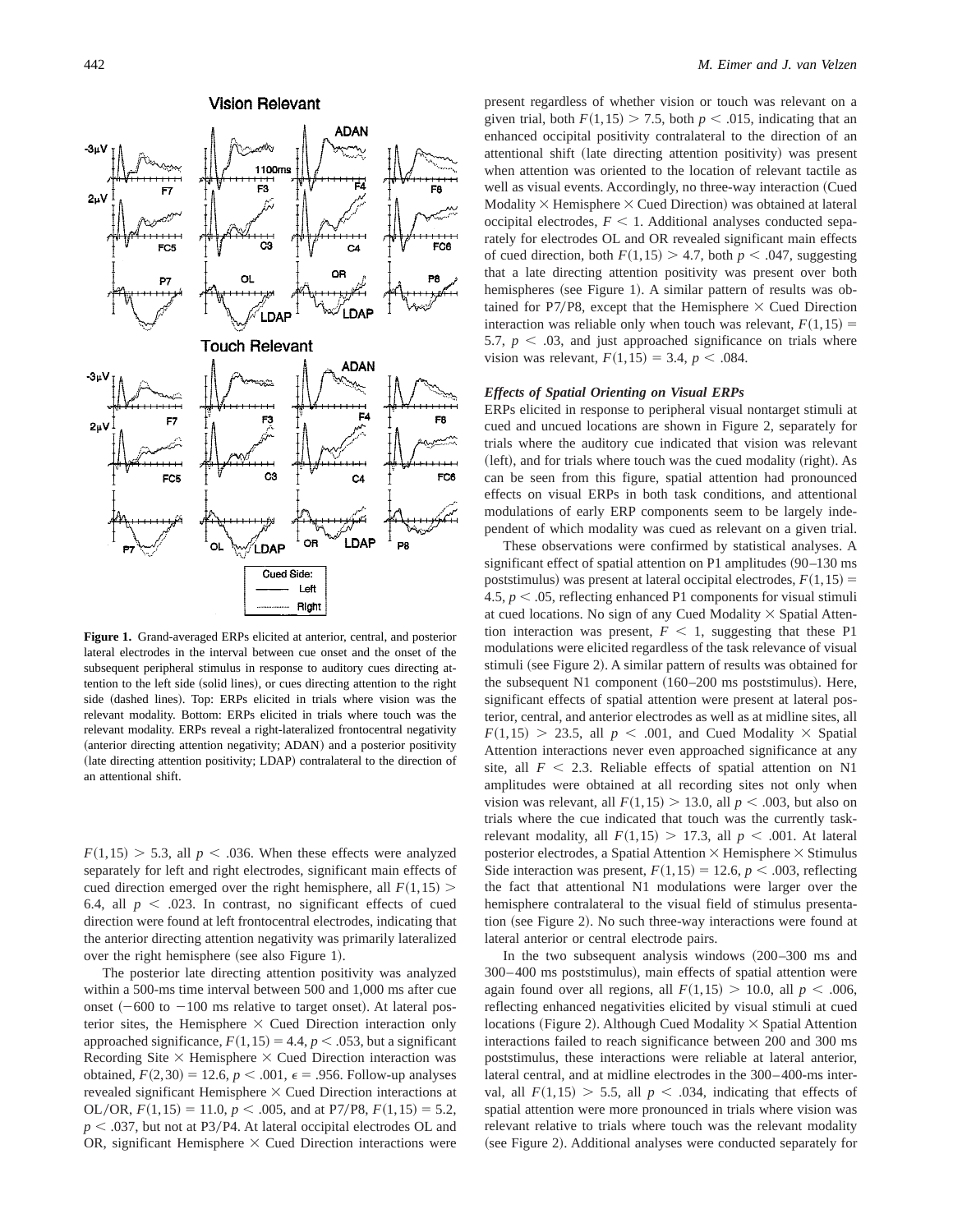

**Figure 2.** Grand-averaged ERPs elicited at midline electrodes and at sites contralateral and ipsilateral to the side of stimulus presentation by visual nontarget stimuli at cued locations (solid lines) and uncued locations (dashed lines) in the 500-ms interval following stimulus onset in trials where vision was relevant (left) and in trials where touch was relevant (right).

vision-relevant and touch-relevant trials. When vision was relevant, effects of spatial attention were significant over all regions within both analysis windows, all  $F(1,15) > 7.7$ , all  $p < .014$ . Although smaller, similar sustained attentional negativities were also reliably present in trials where touch was the relevant modality, all  $F(1,15) > 5.1$ , all  $p < .039$ .<sup>2</sup>

# *Effects of Spatial Orienting on Somatosensory ERPs*

ERPs elicited in response to peripheral tactile nontarget stimuli at cued and uncued locations are shown in Figure 3, separately for trials where the auditory cue indicated that touch was relevant  $(\text{left})$  and for trials where vision was the relevant modality  $(\text{right})$ . Similar to the effects observed for visual ERPs, spatial attention had pronounced effects on somatosensory ERPs not only when touch was the cued modality, but also when vision was cued. Attentional modulations of early somatosensory ERP components seem to be clearly present in trials where vision was task relevant, and these effects appear to be comparable in size to the effects observed for trials where touch was the relevant modality.

No reliable effects of spatial attention or any Cued Modality  $\times$ Spatial Attention interactions were obtained in the P100 time range  $(80-120 \text{ ms poststimulus})$ . In contrast, spatial attention had pronounced effects on the N140 component  $(120-170 \text{ ms poststimu-}$  lus), with larger N140 amplitudes elicited in response to tactile stimuli at cued relative to uncued locations. This was reflected in significant effects of spatial attention at lateral central electrodes,  $F(1,15) = 15.8, p < .001$ . No indication of any Cued Modality  $\times$ Spatial Attention interaction was obtained,  $F \leq 1$ , indicating that the enhancement of lateral central N140 components for tactile stimuli at cued versus uncued locations was equivalent in trials where touch was relevant and in trials where vision was the task-relevant modality (see Figure 3). This was confirmed by analyses conducted separately for these two task conditions, which revealed significant effects of spatial attention on N140 amplitudes not only when touch was relevant,  $F(1,15) = 7.4$ ,  $p < .016$ , but also in trials where the auditory cue indicated vision was task relevant, so that tactile stimuli could be entirely ignored,  $F(1,15) =$ 6.1,  $p < .026$ . Effects of spatial attention on somatosensory ERP amplitudes in the N140 time range were also present at lateral posterior and anterior sites as well as at midline electrodes, all  $F(1,15)$  > 5.7, all  $p < .031$ . These effects were accompanied by significant Spatial Attention  $\times$  Electrode Site interactions, and subsequent analyses revealed that effects of spatial attention on somatosensory ERPs were absent at OL/R, P7/8, and F3/4, but present at all other recording sites. Again, no indication of any Cued Modality  $\times$  Spatial Attention interactions were observed at any site, all  $F < 1$ .

In the subsequent 200–300-ms poststimulus analysis window, significant effects of spatial attention were found only at midline electrodes Fz and Cz and at C3/C4, all  $F(1,15) > 4.6$ , all  $p <$ .047, reflecting enhanced negativities for tactile stimuli at cued

<sup>2</sup>The only exception to this general pattern was found at lateral anterior electrodes in the 200–300-ms analysis windows, where spatial attention failed to significantly affect visual ERPs when touch was the currently relevant modality.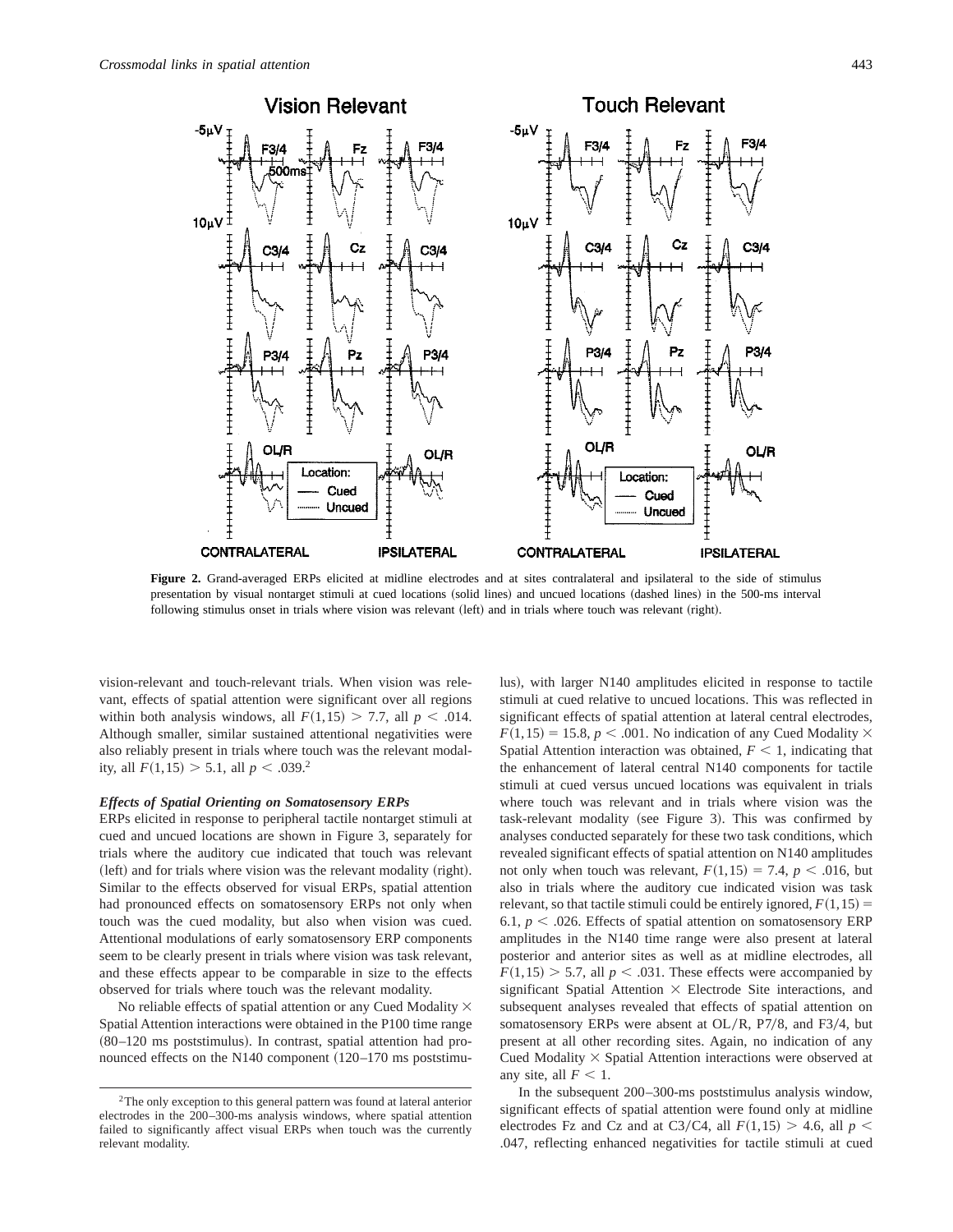

**Figure 3.** Grand-averaged ERPs elicited at midline electrodes and at sites contralateral and ipsilateral to the side of stimulus presentation by tactile nontarget stimuli at cued locations (solid lines) and uncued locations (dashed lines) in the 500-ms interval following stimulus onset in trials where touch was relevant (left) and in trials where vision was relevant (right).

locations. Although Cued Modality  $\times$  Spatial Attention only approached significance at these sites, all  $F(1,15) > 3.4$ , all  $p <$ .085, subsequent analyses revealed significant effects of spatial attention when touch was relevant, all  $F(1,15) > 7.0$ , all  $p < .018$ , but not in trials where vision was relevant. $3$  In the subsequent analysis window  $(300-400 \text{ ms poststimulus})$ , main effects of spatial attention at all sites, all  $F(1,15) > 6.5$ , all  $p < .022$ , were accompanied by significant Cued Modality  $\times$  Spatial Attention interactions, all  $F(1,15)$  > 9.6, all  $p < .007$ . Whereas broadly distributed enhanced negativities were elicited by tactile stimuli at cued locations when touch was relevant, all  $F(1,15) > 14.0$ , all  $p < .002$ , these effects were entirely absent in trials where vision was the relevant modality and tactile stimuli could be ignored, all  $F < 1$  (see Figure 3).

## *Effects of Modality Cueing*

ERP modulations sensitive to which modality (vision versus touch) was cued as relevant on a given trial are discussed separately for

the cue–target interval, and for ERPs elicited in response to subsequent visual and tactile nontarget stimuli. No Hemisphere  $\times$ Cued Modality interactions were obtained in the cue–target interval, indicating that modality cueing did not result in any systematic lateralizations. The only reliable difference of cue–target ERPs elicited by vision-relevant and touch-relevant cues was observed in the 400-ms interval prior to the onset of a peripheral stimulus. Here, ERPs in response to cues specifying vision as relevant were more negative at midline electrodes than ERPs elicited by cues indicating touch as task relevant for the current trial,  $F(1,15) =$ 5.6,  $p < .032$ . This difference is illustrated in Figure 4 for Cz and Pz.

Figure 5 shows ERPs elicited by peripheral visual (top) and tactile (bottom) nontarget stimuli at midline sites and at electrodes contralateral and ipsilateral to the side of stimulus presentation, recorded in trials where the current stimulus modality was either relevant or irrelevant. Note that these waveforms combine trials where stimuli were presented at cued and uncued locations, and thus represent the net effect of modality cueing, independently of spatial attention effects. Early effects of cued modality were found at posterior electrodes in the visual P1 and somatosensory P100 windows, both  $F(1,15)$  > 7.4, both  $p < .016$ , for both visual and somatosensory ERPs, reflecting enhanced negativities in trials where vision was cued relative to trials where touch was cued (see Figure 5). These posterior differences were not lateralized, and are thus likely to reflect the continuation of systematic differences between vision-relevant and touch-relevant trials observed during later phases of the cue–target interval (Figure 4), rather than

<sup>&</sup>lt;sup>3</sup>The only two electrodes where spatial attention effects on somatosensory ERPs approached significance in the 200–300-ms analysis window when vision was relevant were Cz and Pz,  $p < .09$  (see Figure 3, right). To study whether any enhanced negativities for tactile stimuli at cued locations were present at all beyond 200 ms poststimulus when touch was irrelevant, an additional analysis was run on ERP mean amplitudes obtained in the P2 latency range  $(200–260 \text{ ms poststimulus})$ . Here, significant effects of spatial attention were present for somatosensory ERPs at Cz and Pz when vision was the relevant modality, both  $F(1,15) > 4.8$ , both  $p < .044$ .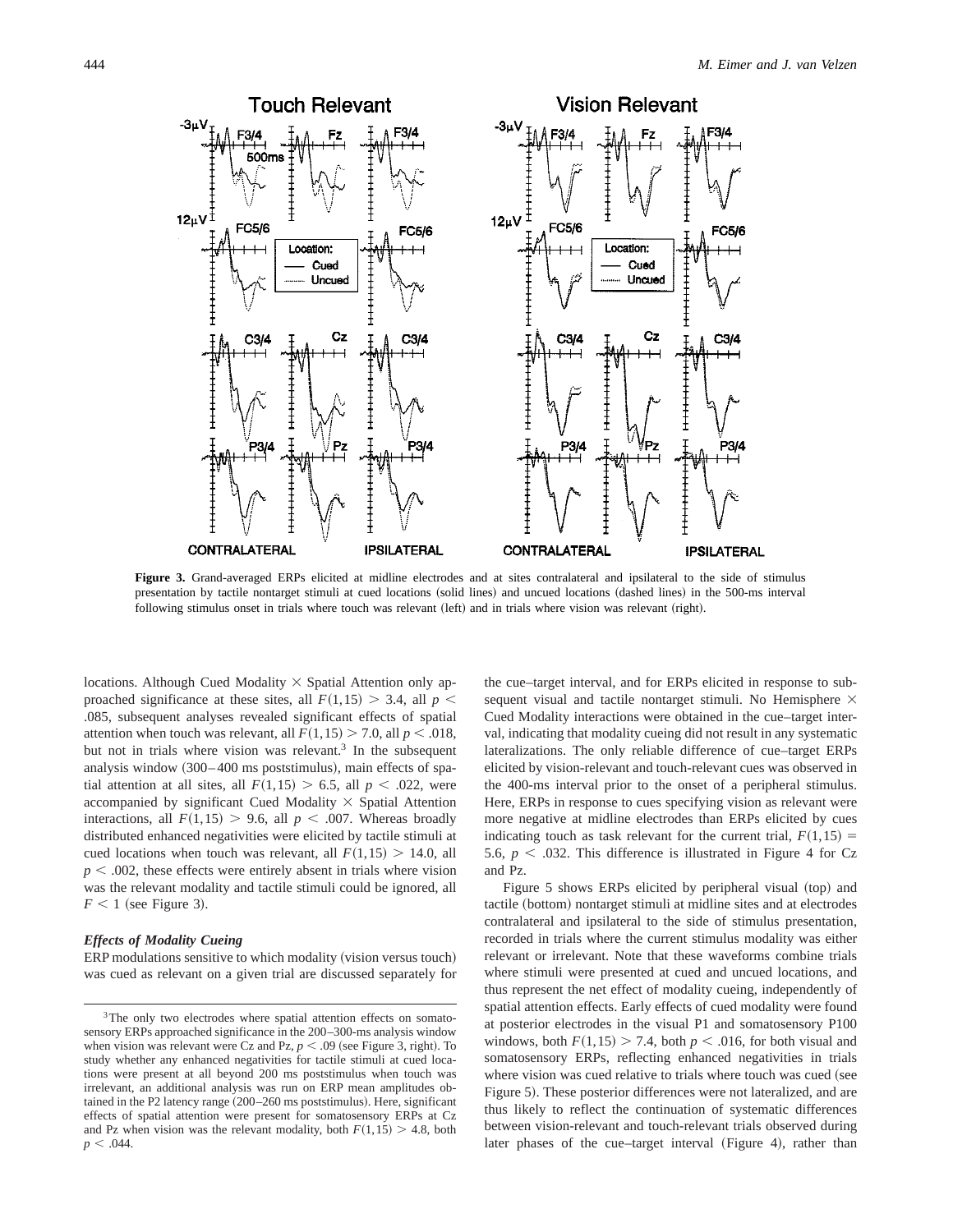

**Figure 4.** Grand-averaged ERPs elicited at Cz and Pz in the interval between cue onset and the onset of the subsequent peripheral stimulus, in response to auditory cues specifying vision (solid lines) or touch (dashed lines) as the relevant modality for the current trial.

genuine effects of modality cueing on the processing of visual or tactile stimuli. Effects of modality cueing on somatosensory ERPs were also observed in the P100 window at lateral central electrodes C3/C4,  $F(1,15) = 18.4, p < .001$ . In contrast to the posterior differences observed within the same latency range, a significant Cued Modality  $\times$  Hemisphere  $\times$  Electrode Side interaction was obtained,  $F(1,15) = 6.1$ ,  $p < .026$ , reflecting the fact that P100 enhancements in trials where touch was relevant were more pronounced contralateral to the side of stimulus presentation (see Figure 5, bottom, for  $C3/4$ ). The visual N1 component elicited at posterior electrodes was enhanced in trials where vision was relevant,  $F(1,15) = 11.4$ ,  $p < .004$ . Again, a significant Cued Modality  $\times$  Hemisphere  $\times$  Electrode Side interaction,  $F(1,15) = 8.6$ ,  $p \leq 0.01$ , indicated that these N1 enhancements were more pronounced at posterior electrodes contralateral to the visual field of stimulus presentation (see Figure 5, top, for  $OL/R$ ).

Subsequent effects of modality cueing were present for visual as well as somatosensory ERPs in the P2 time window  $(200-$ 260 ms poststimulus). Here, ERPs elicited in trials where the current modality was relevant were more negative than ERPs observed when a given modality was irrelevant (Figure 5). The scalp distribution of these effects appears to show modalityspecific differences. For visual ERPs, significant effects of modality cueing were present at lateral posterior and central electrodes as well as at Cz and Pz, all  $F(1,15) > 6.0$ , all  $p < .027$ , but were entirely absent at lateral anterior sites,  $F < 1$ . For somatosensory ERPs, modality cueing effects in the P2 time range were significant at lateral anterior sites as well as at  $C_3/C_4$ , Fz, and Cz, all  $F(1,15) > 8.7$ , all  $p < .011$ , but were absent at lateral posterior sites,  $F < 1$ . In the 300–400 ms latency window, reliable effects



**Figure 5.** Grand-averaged ERPs elicited in the 500-ms interval following stimulus onset at midline electrodes and at sites contralateral and ipsilateral to the side of stimulus presentation by visual nontarget stimuli (top) and by tactile nontarget stimuli (bottom) in trials where the current stimulus modality was either relevant (solid lines) or irrelevant (dashed lines).

of modality cueing on somatosensory ERPs were found at lateral anterior sites and at Fz, all  $F(1,15) > 4.7$ , all  $p < .045$ . In contrast, no significant modality cueing effects were observed for visual ERPs within this latency range.

## **Discussion**

The primary aim of this study was to investigate the nature of attentional control processes responsible for the existence of crossmodal links in spatial attention. Attentional orienting might be mediated by a single supramodal mechanism that controls attentional shifts within different modalities (Farah et al., 1989). According to this view, crossmodal links in spatial attention are an immediate consequence of the supramodal control of attentional orienting. Alternatively, attentional shifts in vision, audition, and touch may be controlled by separate modality-specific mechanisms, with crossmodal links reflecting spatial synergies between these otherwise separate attentional control processes (Spence  $\&$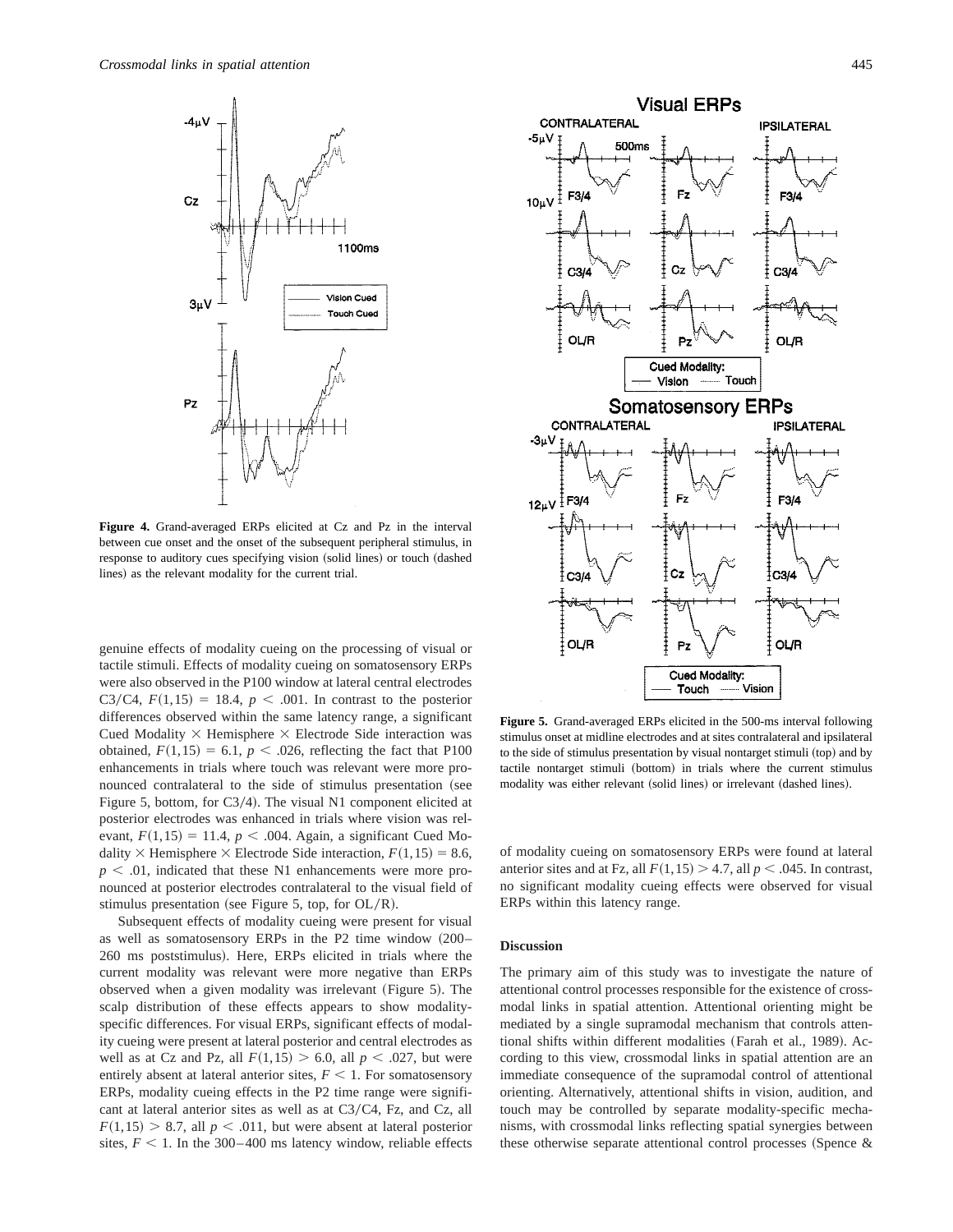Driver, 1996). In previous ERP studies of crossmodal links in spatial attention between vision, audition, and touch (cf. Eimer  $\&$ Driver, 2000; Eimer & Schröger, 1998; Hillyard et al., 1984; Teder-Sälejärvi et al., 1999), effects of spatial attention tended to be larger for the currently relevant modality than for the modality that could be ignored. In addition, touch can apparently be decoupled from attentional orienting in other modalities when entirely task irrelevant (Eimer & Driver, 2000; Eimer et al., 2002). Although these findings appear most in line with the idea that attentional control processes within different modalities are separable but linked, other recent observations show that ERP modulations sensitive to the direction of anticipatory attentional shifts, elicited in response to cues indicating the side of an upcoming taskrelevant event, are similar regardless of whether a visual, auditory, or tactile event is expected (Eimer et al., 2002). This finding suggests that shifts of spatial attention are controlled by supramodal processes.

Advocates of a separable but linked account might argue that the similarities of ERP correlates of spatial orienting across modalities observed by Eimer et al. (2002) simply reflect the fact that in their study, task-relevant locations were always indicated by *visual* cues. It is conceivable that attentional shifts in response to visual cues will always be anchored in coordinates of visual space, even when relevant locations have to be selected for other modalities. The ERP modulations observed in the present study in response to *auditory* cues directing attention to the side of relevant tactile or visual events provides clear-cut evidence against this hypothesis. Similar to previous findings from studies investigating visual–spatial orienting (Harter et al., 1989; Hopf & Mangun, 2000; Hopfinger et al., 2000; Mangun, 1994; Nobre et al., 2000; Yamaguchi et al., 1994, 1995) and attentional orienting to auditory or tactile events (Eimer et al., 2002), spatial cueing was reflected in a frontocentrally enhanced negativity (anterior directing attention negativity) as well as a posterior positivity (late directing attention positivity) contralateral to the direction of an attentional shift. The anterior directing attention negativity may reflect supramodal control processes within an "anterior attention system" (Posner & Petersen, 1990), whereas the late directing attention positivity might indicate the activation of posterior attention systems involved in spatial selectivity (e.g., LaBerge, 1995) and in the integration of information from different sense modalities  $(e.g.,)$ Andersen, Snyder, Bradley, & Xing, 1997). Importantly, these effects were very similar regardless of whether attention was directed to the location of relevant visual or tactile events (Figure 1), thus suggesting the implication of supramodal processes. In contrast to all previous studies investigating ERP correlates of spatial orienting in the cue–target interval, the present experiment used auditory rather than visual cues, thus demonstrating that the presence of these effects and their similarity across different taskrelevant modalities is not restricted to attentional shifts initiated in response to visual cues. The anterior directing attention negativity was found to be strongly lateralized over the right hemisphere, which is consistent with several previous observations during shifts of visual attention (Hopf & Mangun, 2000; Hopfinger et al., 2000; Mangun, 1994; Nobre et al., 2000), although no such lateralization was observed in our previous study (Eimer et al., 2002). Although the latency of the posterior late directing attention positivity was comparable to previous observations, the frontal anterior directing attention negativity was substantially delayed in the present experiment. In contrast to earlier studies (Eimer et al., 2002; Nobre et al., 2000), where the anterior directing attention negativity preceded the late directing attention positivity, these two effects were elicited in parallel in the current experiment (see Figure 1). This delay of the frontal anterior directing attention negativity may be related to the complex demands of the cueing procedure used, which required participants to detect and interpret two simultaneously presented attributes of the cue stimulus (instrument and pitch).

We have recently proposed that although the selection of relevant locations typically operates in a supramodal manner, the effects of spatial selection on stimulus processing within a particular modality also depends on the tonic state of activity within that modality (Eimer & Driver, 2001; Eimer et al., 2002). Tonic differences in the overall activation level of modality-specific visual, auditory, or somatosensory areas may emerge when participants attend to a relevant modality, and ignore irrelevant modality stimuli for several successive blocks of trials. Effects of spatial attention can be attenuated within currently irrelevant modalities as a result of such tonic baseline shifts of modality-specific activation levels. To test this hypothesis, the present experiment investigated ERP correlates of crossmodal links in spatial attention under conditions where not only task-relevant locations, but also task-relevant modalities were cued on a trial-by-trial basis. When task-relevant modalities change from trial to trial, no tonic baseline shifts of modality-specific activation levels should be induced. Accordingly, ERP effects of spatial attention should be of equivalent size for the currently relevant modality and for the modality that is to be ignored on a given trial. This pattern of results should not only be observed for visual ERPs, but also for somatosensory ERPs, indicating that touch is not decoupled from attentional orienting to the location of relevant visual events on trials where tactile stimuli can be ignored (unlike the results found by Eimer  $\&$ Driver, 2000, when the relevant modality was blocked rather than cued on a trial-by-trial basis).

The effects of spatial attention on visual and somatosensory ERPs observed in this study fully confirmed these new predictions. For visual ERPs, spatial attention resulted in enhancements of posterior P1 and N1 components, as well as broadly distributed enhanced negativities for visual stimuli at cued locations in the N1 time range and in two subsequent time windows between 200 and 400 ms poststimulus. No significant Cued Modality  $\times$  Spatial Attention interactions were obtained at any site in the first 300 ms after stimulus onset, indicating that these effects were very similar in trials where vision was relevant and in trials where touch was relevant and visual stimuli could be ignored. In contrast to our previous ERP study investigating visual/tactile crossmodal links (Eimer & Driver, 2000), where attentional modulations of visual N1 components were reduced when visual stimuli were irrelevant for several successive experimental blocks, no such attenuation of spatial attention effects as a consequence of task relevance were observed in the present experiment. This is illustrated in Figure 6  $(left)$ , where mean cued location  $-$  uncued location difference amplitudes obtained in the N1 time range at  $OL/OR$ , P3/4, and Pz are displayed separately for trials where either vision or touch were relevant. There was not even a trend for attentional N1 modulations to be smaller when vision was irrelevant, and none of the differences between cued modality and uncued modality trials shown in Figure 6 (left) even approached significance, all  $t(15) < 1$ . It should also be noted that in contrast to previous crossmodal ERP experiments (cf. Eimer & Driver, 2000; Eimer & Schröger, 1998), effects of spatial attention on visual ERPs were clearly present beyond 200 ms poststimulus when vision was irrelevant. Even in the 300–400-ms analysis interval, where Cued Modality  $\times$  Spatial Attention interactions indicated that effects of spatial cueing were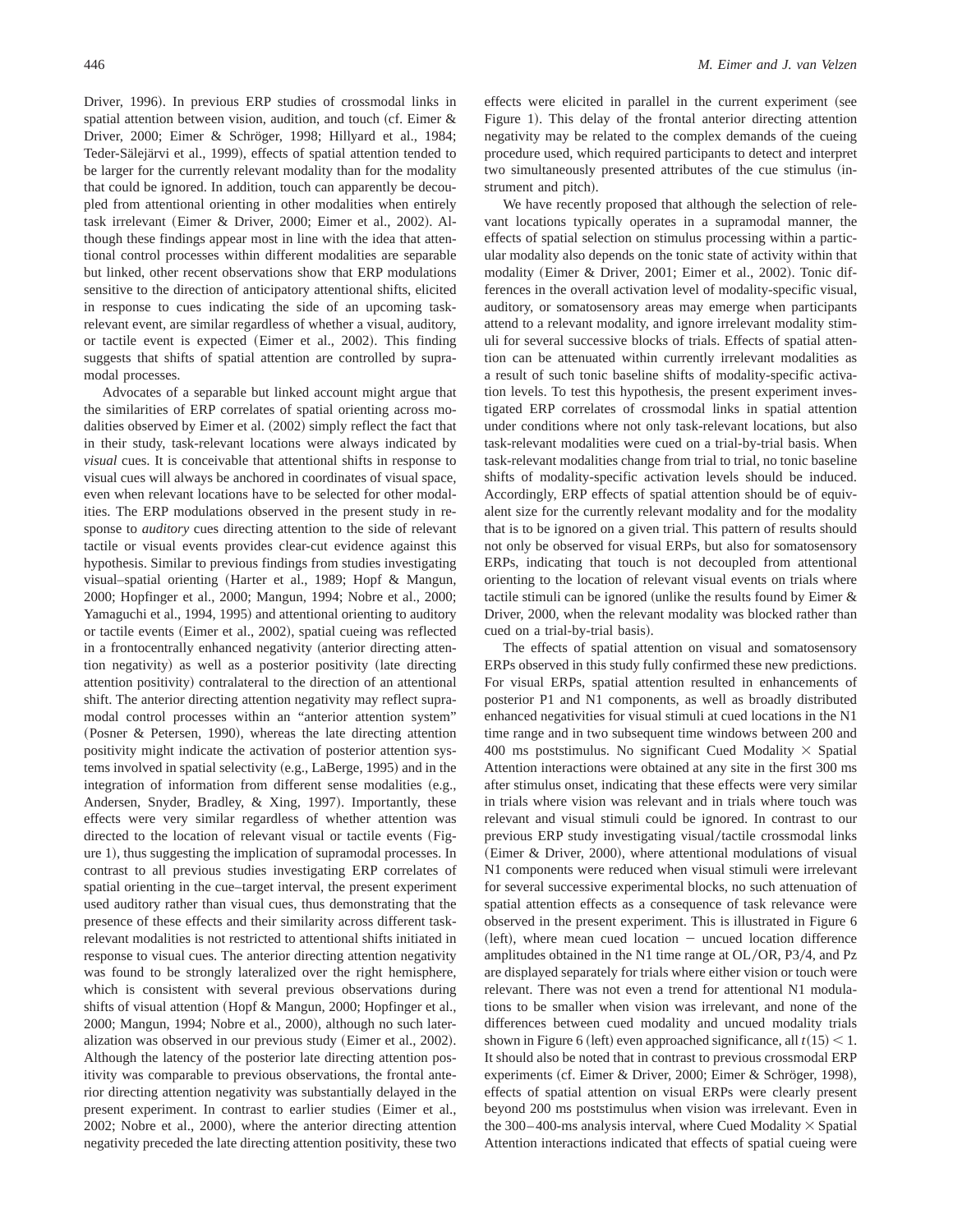

Figure 6. Effects of spatial attention on the visual N1 component (left) and the somatosensory N140 component (right), displayed separately for trials where vision was relevant (white bars) and trials where touch was relevant (gray bars). Mean difference amplitude values are shown that were obtained by subtracting ERPs in response to stimuli at uncued locations from ERPs in response to stimuli at cued location. Left: Difference amplitudes obtained for visual ERPs in the N1 latency window  $(160-200 \text{ ms poststimulus})$  at posterior electrodes OL/OR, P3/P4, and Pz. Right: Difference amplitudes obtained for somatosensory ERPs in the N140 latency window  $(120-170 \text{ ms poststimulus})$  at central electrodes C3/C4, FC5/FC6, and Cz.

larger on vision-relevant trials, reliably enhanced negativities were still elicited by visual stimuli at cued locations when these stimuli could be completely ignored.

A similar pattern of results was found for somatosensory ERPs. Most importantly, systematic effects of spatial attention were clearly present for somatosensory ERPs on trials where tactile stimuli were task irrelevant. In other words, there was no evidence that tactile processing could be decoupled from attentional orienting when attention was directed to the location of relevant visual events and all tactile stimuli could be ignored. Similar to previous results (Eimer & Driver, 2000; García-Larrea, Lukaszewicz, & Mauguière, 1995), larger N140 components were elicited by tactile stimuli at attended locations when touch was relevant. Essentially the same spatial attention effect was observed on trials where touch was irrelevant. This is illustrated in Figure 6 (right), where mean cued location - uncued location difference amplitudes obtained in the N140 time range at C3/4, FC5/6, and Cz are displayed separately for trials where touch or vision were relevant. Similar to the pattern observed for the visual N1, there was not even a trend for effects of spatial attention on the somatosensory N140 component to be larger in touch-relevant trials. This was reflected in the absence of any Cued Modality  $\times$  Spatial Attention interaction in the N140 latency window, and the fact that none of the differences between cued modality and uncued modality trials shown in Figure 6 (right) approached significance, all  $t(15) < 1$ . These findings contrast with the results by Eimer and Driver (2000) and by Eimer et al.  $(2002)$ , who found no evidence for visual–tactile links or for auditory–tactile links under conditions where touch was irrelevant for several successive blocks. The current findings provide clear evidence for the existence of crossmodal links in spatial attention from vision to touch under conditions where tactile information can be entirely ignored, provided that relevant modalities can change across trials. The lateral central somatosensory N140 is assumed to be generated in secondary somatosensory cortex (Frot, Rambaud, Guénot, & Maugière, 1999), thus suggesting that crossmodal links in spatial attention from vision to touch can affect

modality-specific stages in the processing of tactile information. In contrast to the results observed for vision, effects of spatial attention beyond 200 ms poststimulus were largely confined to trials where touch was relevant. This may reflect a residual asymmetry between crossmodal effects on visual and somatosensory processing. Later stages of somatosensory processing seem to be largely unaffected by attention directed to the location of visual events, whereas later visual processing stages were apparently modulated by spatial attention in trials where touch was relevant.

One might argue that early spatial attention effects were equivalent for currently relevant and irrelevant modalities for the simple reason that participants failed to use the auditory cues to direct attention to a specific modality relevant for a given trial. This possibility is unlikely for several reasons. First, auditory cue stimuli were specifically designed to make the difference in sound quality (flute vs. marimba), which was mapped to relevant modalities, at least as salient as the difference in pitch, which served as location cue.4 Second, directing attention to the cued modality was necessary to avoid false alarms to targets in the currently irrelevant modality, and very few such errors were observed. Third, modality cueing did result in systematic ERP modulations during the cue– target interval. In the 400-ms interval prior to the onset of peripheral stimuli, midline ERPs were more negative in trials where cues specified vision as relevant modality (see Figure 4). Because

<sup>4</sup>The physical difference between "flute" and "marimba" cues also resulted in substantial differences in early auditory components elicited by these cues, with larger N1 and P2 amplitudes in response to sounds delivered by the marimba relative to sounds produced by the flute. Taking into account the unavoidable between-participant variability in auditory N1 and P2 amplitudes, and the fact that instrument-modality mappings were varied between participants, this fact can also account for the differences in auditory N1 and P2 components in response to vision-relevant and touchrelevant cues which can be seen in Figure 6. Accordingly, these differences did not even approach significance, both  $F < 1$  for N1 amplitudes (measured between 100 and 150 ms after cue onset) and P2 amplitudes (measured between 180 and 280 ms after cue onset).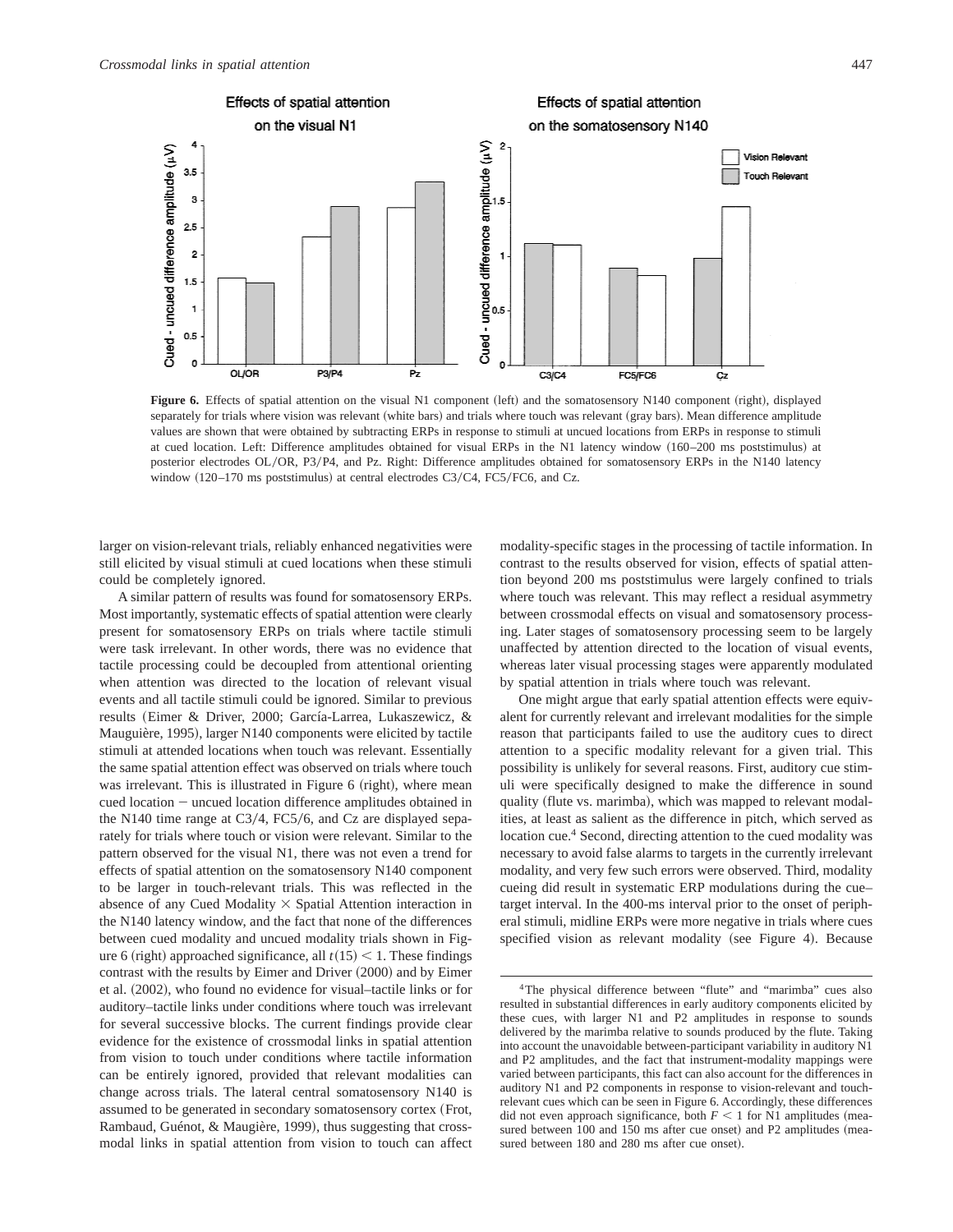CNV-like waves elicited in the interval between cues and targets are sensitive to anticipated task difficulty (McCallum, 1988), this difference may reflect the fact that in spite of our efforts to equate the difficulties of visual and tactile discrimination tasks, participants may have still perceived the visual task as more demanding. But the important point is that reliable ERP differences in response to cues specifying vision or touch as task-relevant modality were apparent even before the onset of a peripheral stimulus, demonstrating that participants did not simply ignore those attributes of the cue that were to be used for modality selection. Finally, effects of modality cueing were also observed for ERPs in response to subsequent visual and tactile nontarget stimuli. Early differences between vision-relevant and touch-relevant trials found for visual and somatosensory ERPs (Figure 5) are difficult to evaluate. Enhanced CNV-like negativities elicited in the cue–target interval in trials where vision was cued may have continued to affect ERP waveforms even after the onset of peripheral stimuli, and thus have contributed to modality cueing effects observed for the somatosensory P100 and the visual N1. The fact that these early effects were larger contralateral to the side of stimulus presentation, whereas the differential effects of modality cueing in the cue–target interval were not lateralized, may indicate that they are at least in part genuine effects of modality cueing on the early processing of visual and tactile stimuli. Modality cueing had clear and unequivocal effects on visual and somatosensory ERPs in the P2 latency window, with enlarged negativities elicited when a given stimulus modality was currently relevant (Figure 5). The scalp distribution of these modality cueing effects was modality specific (posterior for visual ERPs, frontocentral for somatosensory ERPs), confirming earlier observations from ERP studies investigating selective attention to relevant modalities (Eimer & Schröger, 1998; Woods, Alho, & Algazi, 1992).

Overall, the ERP effects of modality cueing observed in these studies are inconsistent with the idea that participants failed to use the information provided by the cues to direct their attention to the

modality relevant for a given trial. Thus, the observed effects of spatial attention on ERPs elicited by visual or tactile stimuli on trials where this modality was irrelevant not only provide further evidence for the existence of crossmodal links in spatial attention but also supports the hybrid account of the control processes underlying such crossmodal links that was outlined above. Crossmodal attention effects are mediated by supramodal attentional control mechanisms, but they can be attenuated as a consequence of tonic differences in the overall activation level of modalityspecific areas, which will result when one modality is task relevant for an extended period of time. Eliminating such tonic baseline shifts by cueing relevant modalities on a trial-by-trial basis should therefore eliminate this influence of modality relevance. That was exactly what was found in the present study, suggesting that the observed ERP effects of crossmodal links in spatial attention between vision and touch are mediated primarily by a supramodal attentional control system.

In summary, the ERP results observed in the cue–target interval and the effects of spatial attention on visual and somatosensory ERPs provide clear and consistent evidence for the role of supramodal attentional control systems in crossmodal links in spatial attention. The observation that ERP modulations sensitive to the direction of anticipatory attentional shifts were similar when attention was directed to the location of relevant visual, tactile, or auditory events (see also Eimer et al., 2002), even when relevant locations were indicated by auditory rather than visual cues, supports the hypothesis that shifts of spatial attention are controlled by supramodal processes. The fact that spatial cueing effects on early visual and somatosensory ERP components were unaffected by the task relevance of visual or tactile stimuli lends further support to the idea that supramodal mechanisms play an important part in the control of spatial orienting and that the existence of crossmodal links in spatial attention is a direct consequence of this supramodal control.

#### **REFERENCES**

- Andersen, R. A., Snyder, L. H., Bradley, D. C., & Xing, J. (1997). Multimodal representations of space in the posterior parietal cortex and its use in planning movements. *Annual Review of Neuroscience*, *20*, 303–330.
- Driver, J., & Frith, C. (2000). Shifting baselines in attention research. *Nature Reviews Neuroscience*, *1*, 231–232.
- Driver, J., & Spence, C. (1998). Attention and the crossmodal construction of space. *Trends in Cognitive Sciences*, *2*, 254–262.
- Eimer, M. (2001). Crossmodal links in spatial attention between vision, audition, and touch: Evidence from event-related brain potentials. *Neuropsychologia*, *39*, 1292–1303.
- Eimer, M., & Driver, J. (2000). An event-related brain potential study of cross-modal links in spatial attention between vision and touch. *Psychophysiology*, *37*, 697–705.
- Eimer, M., & Driver J. (2001). Crossmodal links in endogenous and exogenous spatial attention: Evidence from event-related brain potential studies. *Neuroscience and Biobehavioral Reviews*, *25*, 497–511.
- Eimer, M., & Schröger, E. (1998). ERP effects of intermodal attention and cross-modal links in spatial attention. *Psychophysiology*, *35*, 313–327.
- Eimer, M., Van Velzen, J., & Driver, J. (2002). Crossmodal interactions between audition, touch and vision in endogenous spatial attention: ERP evidence on preparatory states and sensory modulations. *Journal of Cognitive Neuroscience*, *19*, 254–271.
- Farah, M. J., Wong, A. B., Monheit, M. A., & Morrow, L. A. (1989). Parietal lobe mechanisms of spatial attention: Modality-specific or supramodal? *Neuropsychologia*, *27*, 461–470.
- Frot, M., Rambaud, L., Guénot, M., & Maugière, F. (1999) Intracortical

recordings of early pain-related CO<sub>2</sub>-laser evoked potentials in human second somatosensory (SII) area. Clinical Neurophysiology, 110, 133–145.

- García-Larrea, L., Lukaszewicz, A. C., & Mauguière, F. (1995). Somatosensory responses during selective spatial attention: The N120-to-N140 transition. *Psychophysiology*, *32*, 526–537.
- Harter, M. R., Miller, S. L., Price, N. J., LaLonde, M. E., & Keyes, A. L. ~1989!. Neural processes involved in directing attention. *Journal of Cognitive Neuroscience*, *1*, 223–237.
- Hillyard, S. A., Simpson, G. V., Woods, D. L., Van Voorhis, S., & Münte, T. F. (1984). Event-related brain potentials and selective attention to different modalities. In F. Reinoso-Suarez & C. Ajmone-Marsan (Eds.), *Cortical integration* (pp. 395-414). New York: Raven Press.
- Hopf, J. M., & Mangun, G. R. (2000). Shifting visual attention in space: An electrophysiological analysis using high spatial resolution mapping. *Clinical Neurophysiology*, *111*, 1241–1257.
- Hopfinger, J. B., Jha, A. P., Hopf, J. M., Girelli, M., & Mangun, G. R. (2000). Electrophysiological and neuroimaging studies of voluntary and reflexive attention. In S. Monsell & J. Driver (Eds.), *Attention and* performance XVII (pp. 125-153). Cambridge, MA: MIT Press.
- Kastner, S., Pinsk, M. A., De Weerd, P., Desimone, R., & Ungerleider, L. G.  $(1999)$ . Increased activity in human visual cortex during directed attention in the absence of visual stimulation. *Neuron*, *22*, 751–761.
- LaBerge, D. (1995). *Attentional processing*. Cambridge, MA: Harvard University Press.
- Macaluso, E., Frith, C., & Driver, J. (2000a). Selective spatial attention in vision and touch: Unimodal and crossmodal mechanisms revealed with PET. *Journal of Neurophysiology*, *83*, 3062–3075.